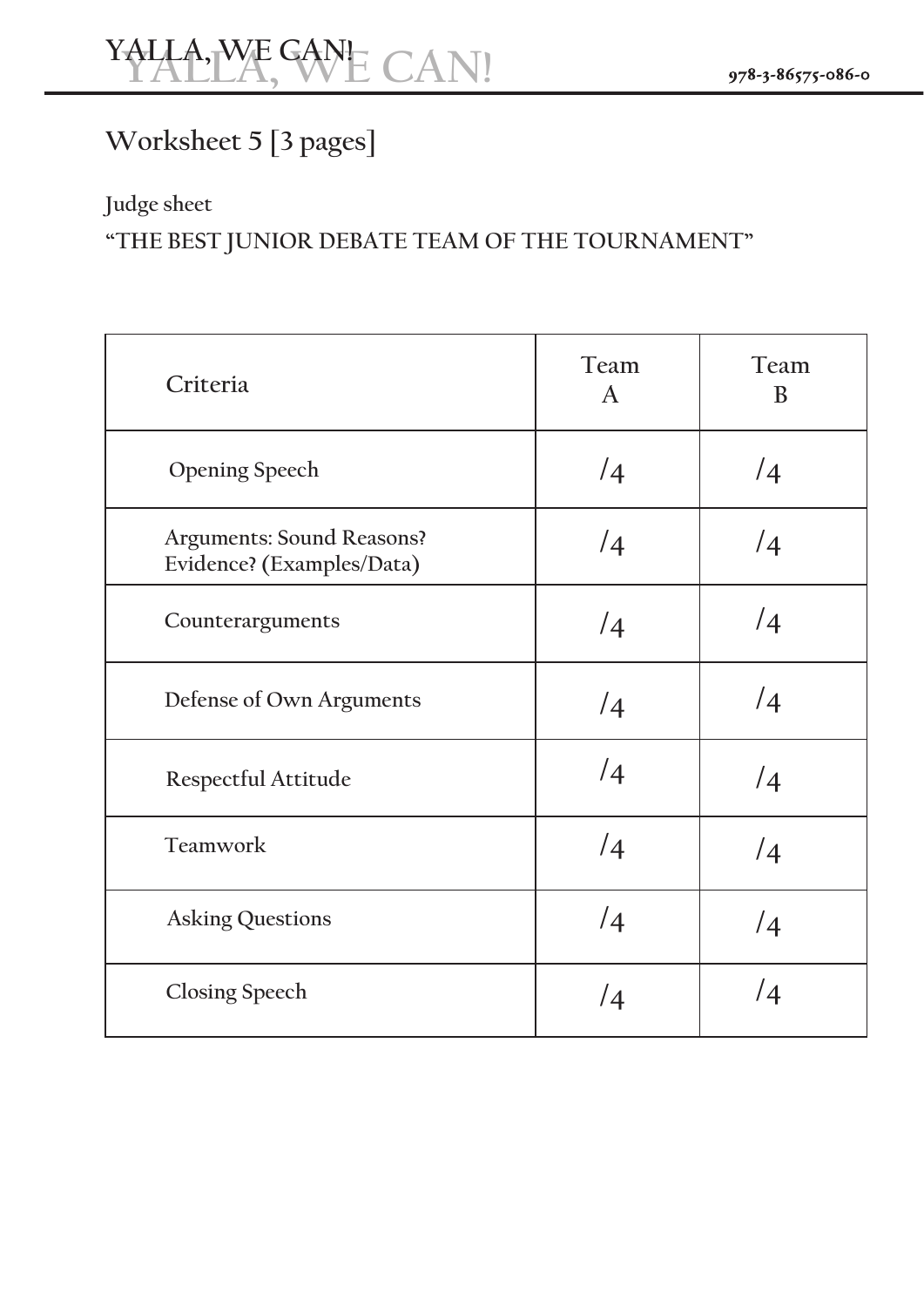#### Ad Worksheet 5

#### **Ad Criteria for Judging: Levels of Performance**

#### OPENING SPEECH:

Level 4: Completely clear and presented in an orderly fashion Level 3: Mostly clear and orderly in all parts Level 2: Clear in some parts, but not overall Level 1: Unclear and disorganized throughout

#### ARGUMENTS:

Level 4: Very strong and persuasive throughout Level 3: Many good arguments, only minor problems Level 2: Some decent arguments, but significant problems Level 1: Few complete arguments given

#### COUNTERARGUMENTS:

Level 4: Very strong and persuasive throughout Level 3: Many good counterarguments, only minor problems Level 2: Some decent counterarguments, but significant problems Level 1: Few or no real counterarguments given

#### DEFENCE OF OWN ARGUMENTS:

Level 4: All arguments were thoroughly defended Level 3: Most arguments were well defended Level 2: Only very few arguments were defended Level 1: No arguments were defended

#### RESPECTFUL ATTITUDE:

Level 4: Very strong Level 3: Mostly respectful Level 2: In some parts respectful, but not overall Level 1: Disrespectful throughout